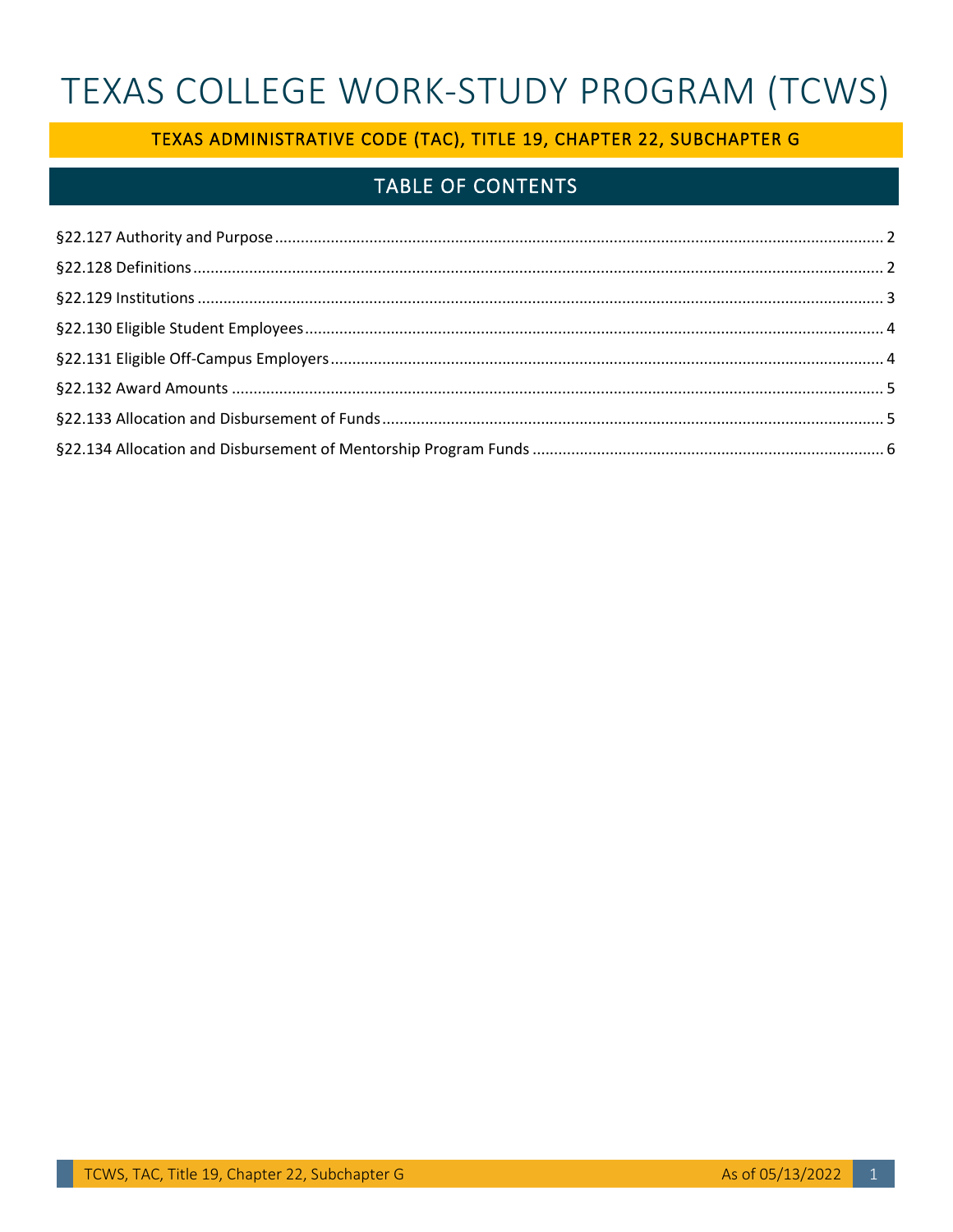#### <span id="page-1-0"></span>§22.127 AUTHORITY AND PURPOSE

(a) Authority. Authority for this subchapter is provided in the Texas Education Code, Chapter 56, Subchapter E. These rules establish procedures to administer the subchapter as prescribed in the Texas Education Code, §§56.071 - 56.079.

(b) Purpose. The purpose of the Texas College Work-Study Program is to provide eligible students with jobs, funded in part by the State of Texas, to enable those students to attend eligible institutions of higher education in Texas and, through a mentorship program, to mentor, tutor, or advise college students at participating eligible institutions of higher education or high school students within local school districts and non-profit organizations.

Source Note: The provisions of this §22.127 adopted to be effective August 16, 2004, 29 TexReg 7977; amended to be effective November 28, 2005, 30 TexReg 7857; amended to be effective May 16, 2006, 31 TexReg 3873; transferred effective June 1, 2017, as published in the Texas Register May 19, 2017, 42 TexReg 2739; amended to be effective August 3, 2020, 45 TexReg 5340

#### <span id="page-1-1"></span>§22.128 DEFINITIONS

In addition to the words and terms defined in Texas Administrative Code, §22.1 of this title (relating to Definitions), the following words and terms, when used in this subchapter, shall have the following meanings, unless the context clearly indicates otherwise:

 (1) Encumbered funds--Program funds that have been offered to a specific student, which offer the student has accepted, and which may or may not have been disbursed to the student.

(2) Institution of Higher Education or Institution--Any public technical institute, public junior college, public senior college or university, medical or dental unit or other agency of higher education as defined in Texas Education Code, §61.003(8) or any private or independent institution of higher education as defined in Texas Education Code, §61.003(15).

(3) Program--The Texas College Work-Study Program.

(4) Mentor--An eligible student employed to:

(A) help students at participating eligible institutions or to help high school students in participating school districts;

(B) counsel high school students at GO Centers or similar high school-based recruiting centers designed to improve access to higher education; or

(C) support student interventions at participating eligible institutions that are focused on increasing completion of degrees or certificates, such as interventions occurring through advising or supplemental instruction.

(5) Mentorship Program--A work-study student mentorship program under which students enrolled at participating institutions and who met the eligibility requirements for employment in the Texas College Work-Study Program may be employed by participating entities as mentors, tutors, or advisors.

(6) Participating Entity--An eligible institution, a school district, or a nonprofit organization that has filed a memorandum of understanding with the Coordinating Board under this subchapter to participate in the Mentorship Program.

Source Note: The provisions of this §22.128 adopted to be effective August 16, 2004, 29 TexReg 7977; amended to be effective November 28, 2005, 30 TexReg 7857; amended to be effective May 16, 2006, 31 TexReg 3873; amended to be effective August 16, 2007, 32 TexReg 4976; amended to be effective August 25, 2008, 33 TexReg 6814; amended to be effective May 26, 2010, 35 TexReg 4154; amended to be effective February 28, 2012, 37 TexReg 1330; transferred effective June 1, 2017, as published in the Texas Register May 19, 2017, 42 TexReg 2739; amended to be effective August 22, 2019, 44 TexReg 4312; amended to be effective August 3, 2020, 45 TexReg 5340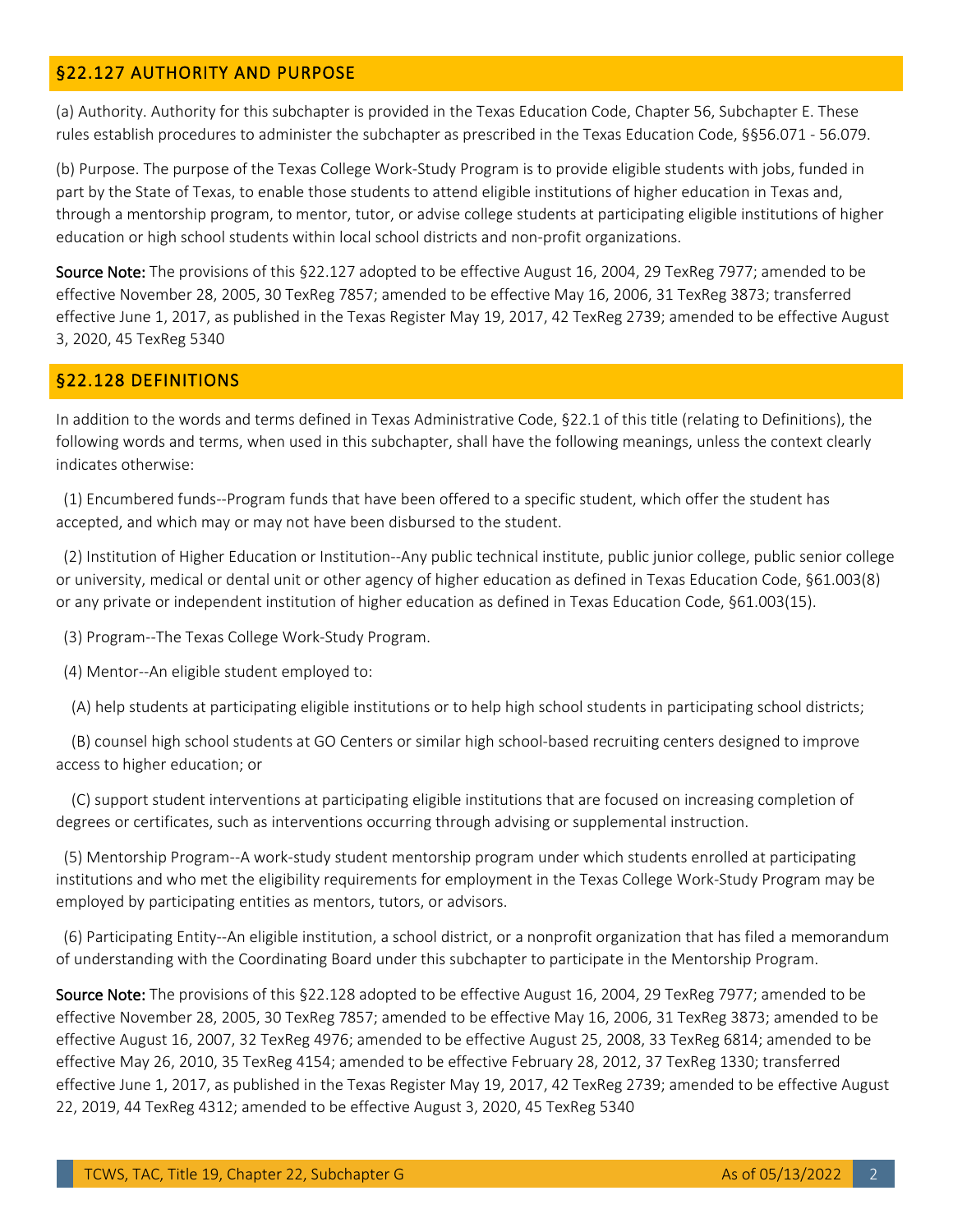#### <span id="page-2-0"></span>§22.129 INSTITUTIONS

(a) Eligibility.

 (1) Any public, private, or independent institution of higher education as defined by Texas Education Code, §61.003, except a theological or religious seminary, is eligible to participate in the Program.

(2) No institution may, on the grounds of race, color, national origin, gender, religion, age, or disability exclude an individual from participation in, or deny the benefits of the program described in this subchapter.

(3) Each participating institution must follow the Civil Rights Act of 1964, Title VI (Public Law 88-353) in avoiding discrimination in admissions or employment.

(4) Private or independent institutions of higher education offering only professional or graduate degrees are not eligible to participate in the Mentorship Program.

(b) Approval.

(1) Agreement. Each approved institution must enter into an agreement with the Board, the terms of which shall be prescribed by the Commissioner.

 (2) Approval Deadline. An institution must be approved by April 1 in order for qualified students enrolled in that institution to be eligible to receive grants in the following fiscal year.

(c) To participate in the Program, an institution must:

(1) provide part-time employment to an eligible student in nonpartisan and nonsectarian activities;

(2) provide, insofar as is practicable, employment to an eligible student that is related to the student's academic interests;

(3) use Program positions only to supplement and not to supplant positions normally filled by persons not eligible to participate in the work-study program; and

(4) provide not less than 25 percent of an employed student's wages and 100 percent of other employee benefits for the employed student from sources other than federal college work-study program funds. Institutions eligible to receive Title III funds from the U. S. Department of Education are exempted from the Program requirement to provide 25 percent of an employed student's wages, if they provide the Board with a copy of a current Title III eligibility letter from the U. S. Department of Education.

(d) To participate in the Mentorship Program:

 (1) an institution must file with the Coordinating Board a memorandum of understanding detailing the roles and responsibilities of each participating entity;

(2) an institution must provide not less than 10 percent of an employed mentor's wages and 100 percent of other employee benefits for the employed student from sources other than federal college work-study program funds. Institutions eligible to receive Title III funds from the U. S. Department of Education are exempted from the Mentorship Program requirement to provide 10 percent of an employed student's wages, if they provide the Board with a copy of a current Title III eligibility letter from the U. S. Department of Education; and

 (3) a participating entity, other than an institution of higher education, benefiting from the services of the mentor must provide funding in an amount at least equal to the amount of the institution's contribution. The participating entity's contribution may be satisfied through in-kind contributions, if acceptable by the institution. Participating entities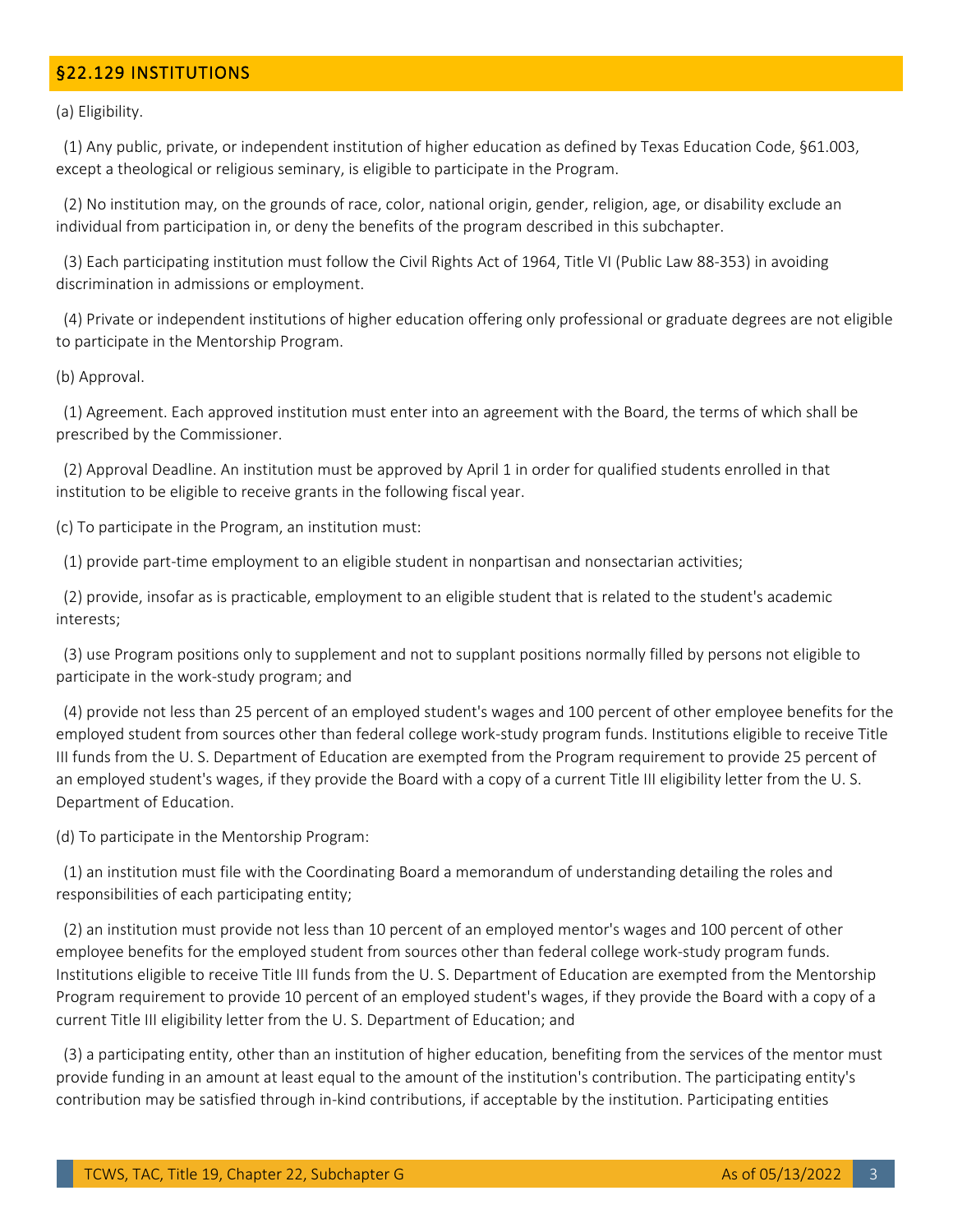benefiting from the service of mentors enrolled at institutions eligible to receive Title III funds from the U. S. Department of Education are exempted from the Mentorship Program requirement to provide matching funds, if the institution has provided the Board with a copy of a current Title III eligibility letter from the U. S. Department of Education.

(e) Additional criteria for participation and program requirements for the Mentorship Program shall be determined and set forth in Commissioner's policies. The Commissioner's policies shall be reviewed periodically to determine the effectiveness and success of the Program.

(f) Publicizing Work-Study Employment Opportunities. Institutions participating in the Program must establish and maintain an online list of work-study employment opportunities available on campus, sorted by department as appropriate, and ensure that the list is easily accessible to the public and prominently displayed on the institution's website.

Source Note: The provisions of this §22.129 adopted to be effective August 16, 2004, 29 TexReg 7977; amended to be effective November 28, 2005, 30 TexReg 7857; amended to be effective February 22, 2016, 41 TexReg 1231; amended to be effective May 22, 2017, 42 TexReg 2719; transferred effective June 1, 2017, as published in the Texas Register May 19, 2017, 42 TexReg 2739; amended to be effective August 22, 2019, 44 TexReg 4312; amended to be effective August 3, 2020, 45 TexReg 5340

#### <span id="page-3-0"></span>§22.130 ELIGIBLE STUDENT EMPLOYEES

(a) To be eligible for employment in the Program a person shall:

(1) be a Texas resident as defined by Board rules;

(2) be enrolled for at least the number of hours required of a half-time student, and be seeking a degree or certification in an eligible institution;

(3) establish financial need in accordance with Board procedures;

(4) have a statement on file with the institution of higher education indicating the student is registered with the Selective Service System as required by federal law or is exempt from Selective Service registration under federal law; and

 (5) if participating in the Mentorship Program, receive appropriate training and supervision as determined by the Commissioner or Coordinating Board staff.

(b) A person is not eligible to participate in the Program if the person:

(1) concurrently receives an athletic scholarship;

(2) is enrolled in a seminary or other program leading to ordination or licensure to preach for a religious sect or to be a member of a religious order.

Source Note: The provisions of this §22.130 adopted to be effective August 16, 2004, 29 TexReg 7977; amended to be effective November 28, 2005, 30 TexReg 7857; amended to be effective May 16, 2006, 31 TexReg 3873; amended to be effective August 16, 2007, 32 TexReg 4976; amended to be effective August 25, 2008, 33 TexReg 6814; transferred 22, 2019, 44 TexReg 4312; amended to be effective August 3, 2020, 45 TexReg 5340 effective June 1, 2017, as published in the Texas Register May 19, 2017, 42 TexReg 2739; amended to be effective August

#### <span id="page-3-1"></span>§22.131 ELIGIBLE OFF-CAMPUS EMPLOYERS

 (a) For the Mentorship Program, an eligible institution must file, in conjunction with the participating school district(s) or nonprofit organization(s), a memorandum of understanding with the Coordinating Board.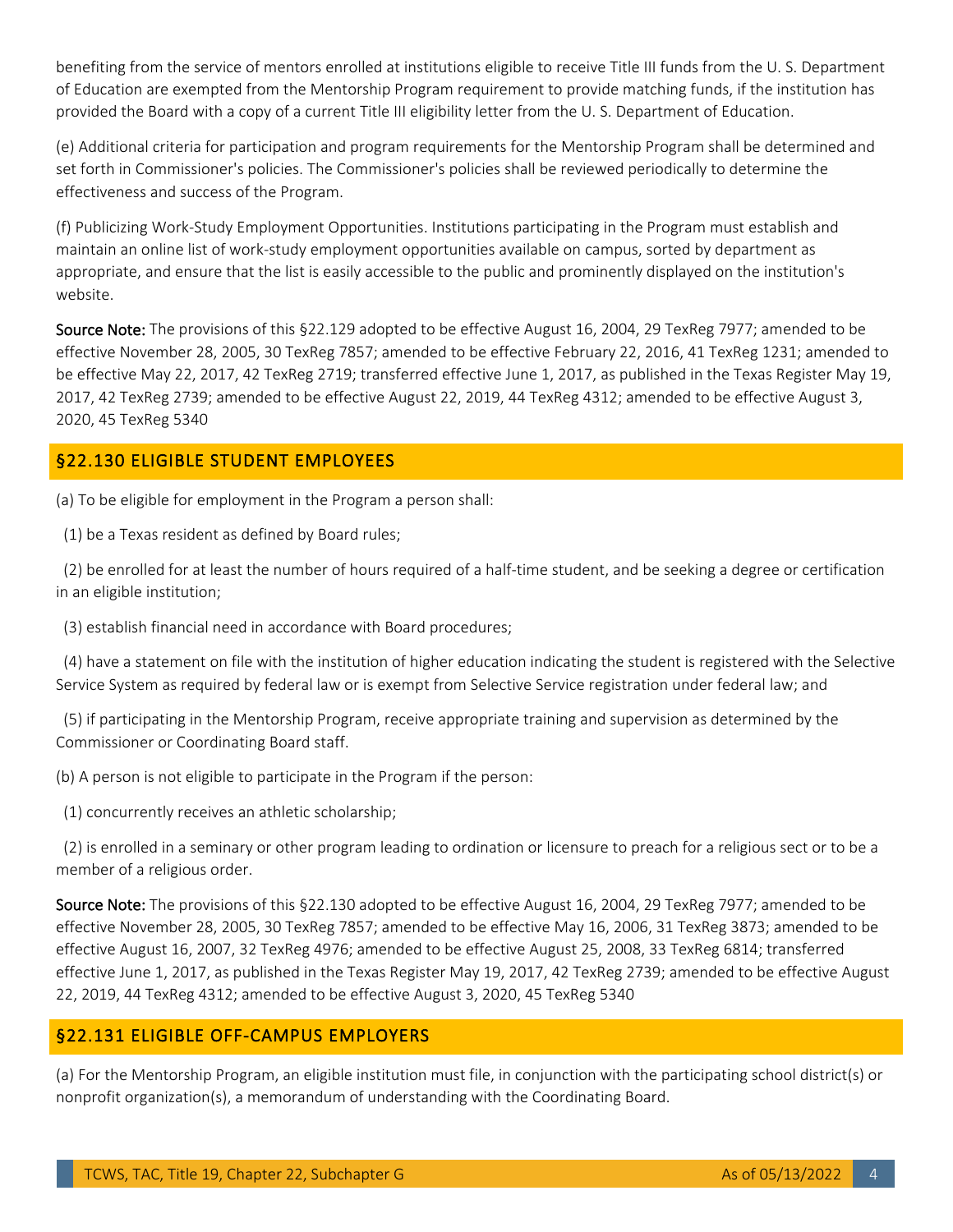(b) An eligible institution may enter into agreements with off-campus employers to participate in the Program. To be eligible to participate, an off-campus employer must:

(1) provide part-time employment to an eligible student in nonpartisan and nonsectarian activities;

(2) provide, insofar as is practicable, employment to an eligible student that is related to the student's academic interests;

(3) use Program positions only to supplement and not to supplant positions normally filled by persons not eligible to participate in the work-study program; and

 (4) unless eligible for a waiver of matching funds under subsection (b) of this section, provide not less than 25 percent of an employed student's wages and 100 percent of other employee benefits for the employed student from sources other than federal college work-study program funds, if the employer is a nonprofit entity; or

(5) provide not less than 50 percent of an employed student's wages and 100 percent of other employee benefits for the employed student, if the employer is a profit-making entity.

(c) Institutions eligible to receive Title III funds from the U. S. Department of Education are exempted from the Program requirement to provide 25 percent of an employed student's wages, if they provide the Board with a copy of a current Title III eligibility letter from the U. S. Department of Education.

Source Note: The provisions of this §22.131 adopted to be effective August 16, 2007, 32 TexReg 4977; amended to be effective February 22, 2016, 41 TexReg 1231; transferred effective June 1, 2017, as published in the Texas Register May 19, 2017, 42 TexReg 2739; amended to be effective August 22, 2019, 44 TexReg 4312; amended to be effective August 3, 2020, 45 TexReg 5340

#### <span id="page-4-0"></span>§22.132 AWARD AMOUNTS

Award Amount. No award amount shall exceed a student's financial need.

Source Note: The provisions of this §22.132 adopted to be effective August 16, 2007, 32 TexReg 4977; transferred effective June 1, 2017, as published in the Texas Register May 19, 2017, 42 TexReg 2739; amended to be effective August 22, 2019, 44 TexReg 4312; amended to be effective August 3, 2020, 45 TexReg 5340

#### <span id="page-4-1"></span>§22.133 ALLOCATION AND DISBURSEMENT OF FUNDS

(a) Allocations. Allocations for the Program are to be determined on an annual basis as follows:

(1) All eligible institutions will be invited to participate; those choosing not to participate will be left out of the calculations for the relevant year.

(2) The allocation base for each institution choosing to participate will be the number of students it reported in the most recent financial aid database report who met the following criteria:

(A) were classified as Texas residents;

(B) were enrolled at least half-time, with full-time students weighted as 1 and part-time students weighted as .5;

(C) completed either the FAFSA or TASFA; and

(D) have a 9-month Expected Family Contribution less than the simple average in-district 9-month cost of attendance for community college students enrolled for 30 semester credit hours while living off campus, as reported in the most recent year's College Student Budget Report.